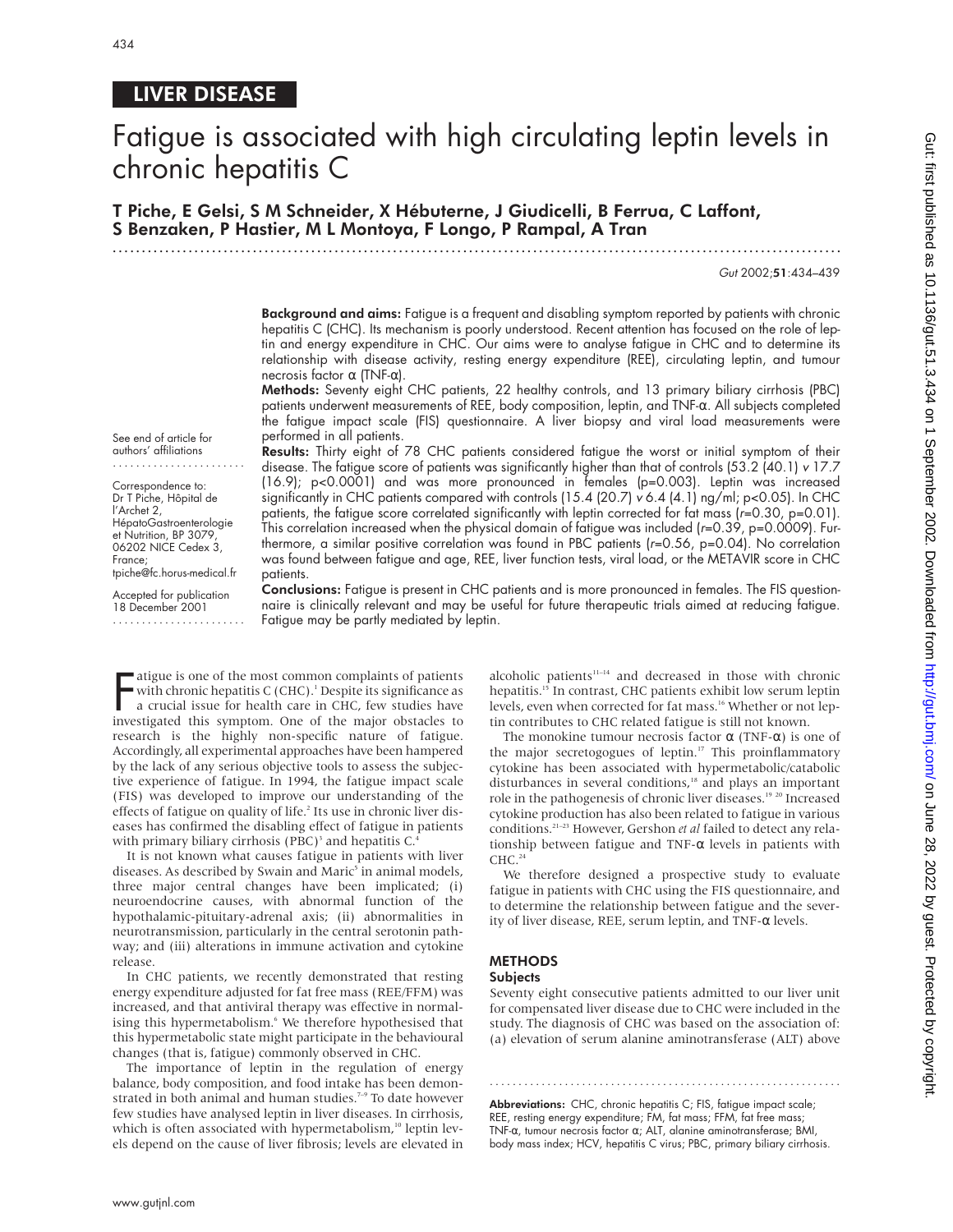|                                                               | Female            |                   | Male              |                   |
|---------------------------------------------------------------|-------------------|-------------------|-------------------|-------------------|
| Variable                                                      | Patients $(n=34)$ | Controls $(n=11)$ | Patients $(n=44)$ | Controls $(n=11)$ |
| Age (y)                                                       | 42.5 (12.6)       | 37.4 (13.2)       | 40.0 (10.1)       | 41.0 (15.1)       |
| BMI $(kg/m2)$                                                 | 24.6(5.2)         | 21.0(5.2)         | 23.8(4.0)         | $23.2$ $(2.0)$    |
| Body weight (kg)                                              | $65.3$ (17.3)     | 56.9(6.1)         | 73.6 (14.4)       | $68.3$ $(8.0)$    |
| $FFM$ ( $kg$ )                                                | 41.9 (9.2)        | 42.8(6.2)         | 55.4 (9.8)        | $55.7$ (6.6)      |
| $FM$ ( $kg$ )                                                 | $23.3(9.8)$ **    | 14.1(2.3)         | $18.3(8.7)$ *     | 12.6(4.4)         |
| ALT $(U/II)$                                                  | 69.0 (59.5)**     | 10.0(3.6)         | $106.9(68.0)**$   | 20.3 (1.38)       |
| Viral load (10 <sup>6</sup> copies/ml)<br>METAVIR (range 0-3) | 11.7(14.4)        |                   | 10.3(13.1)        |                   |
| Activity index                                                | 1.0(0.5)          |                   | 1.0(0.6)          |                   |
| Fibrosis index                                                | 1.3(1.0)          |                   | 1.4(1.0)          |                   |

\*p<0.05; \*\*p<0.01 versus controls. —, data not evaluated.

40 U/l (upper normal limit) for six months or longer, (b) presence of anti-hepatitis C virus (HCV) antibodies, (c) presence of HCV viraemia, and (d) exclusion of other causes of chronic liver disease (alcoholism, chronic hepatitis B, Wilson's disease, hepatotoxic drugs, haemochromatosis,  $\alpha_1$  antitrypsin deficiency, autoimmune chronic active hepatitis). A liver biopsy was performed in all patients, none of whom was cirrhotic. These patients had no evidence of dehydration or overhydration or any other acute or chronic disease suspected of causing hypermetabolism (including human immunodeficiency virus). Furthermore, none had renal failure, thyroid disease, or clinically apparent depression, and none was treated with beta blockers or had received antiviral therapy.

Twenty two healthy volunteers formed the control group. These subjects were considered normal on the basis of history, physical examination, and biochemical blood screening (normal transaminase activity, no antibodies for HCV or human immunodeficiency virus, and negative hepatitis B surface antigen). There were no differences between patients and controls for age, sex, or body mass index (BMI). The characteristics of the CHC patients and controls are presented in table 1.

Thirteen well compensated non-cirrhotic patients with PBC were also included in this study (nine females, four males; mean age 63.8 (11.7) years). The diagnosis of PBC was established according to the following criteria: antimitochondrial antibody positivity; chronic cholestatic liver disease of at least six months' duration; and liver biopsy specimen compatible with a diagnosis of PBC. No patient had thyroid dysfunction and all were receiving ursodeoxycholic acid treatment (13–15 mg/kg/day).

All clinical studies were performed according to the Declaration of Helsinki, and all subjects gave written informed consent.

#### Virological evaluation

Anti-HCV antibodies were detected by two third generation enzyme immunoassays (HCV EIA 3.0, Abbott Laboratories, North Chicago, Illinois, USA and Ortho HCV 3.0 ELISA test, Ortho-Clinical Diagnostics, Raritan, New Jersey, USA). HCV-RNA was detected in sera by a reverse transcriptionpolymerase chain reaction method (Amplicor; Roche Diagnostic Systems, Branchburg, New Jersey, USA). Levels of viraemia were determined by a branched DNA technique (Quantiplex HCV RNA 2.0 Assay BDNA; Chiron, Emeryville, California, USA). Liver biopsy specimens were fixed in Bouin's solution and embedded in paraffin for routine staining with haematoxylin-eosin-saffron. All specimens were examined by the same pathologist and were evaluated by a previously validated scoring system, the METAVIR score.<sup>25</sup>

#### Assessment of fatigue

The impact of fatigue on quality of life was measured by the FIS, previously validated by Fisk and colleagues.<sup>2</sup> The questionnaire was translated into French by Huet and colleagues,<sup>3</sup> and has been used to compare fatigue in patients with PBC and healthy blood donors in Montreal. FIS is a self administered questionnaire consisting of 40 statements that describe possible manifestations of fatigue; these statements are classed into three health categories (cognitive  $(n=10)$ , physical ( $n=10$ ), and psychosocial ( $n=20$ )). Each item is rated on a five point scale of distress, ranging from 0 ("no problem") to 4 ("extreme problem") with a maximum of 160 points. FIS also includes a visual analogue scale allowing evaluation of the "disabling effect" of fatigue on a scale of 1 ("no disabling effect") to 10 ("severe disabling effect"). Both patients and controls agreed to answer the FIS questionnaire after receiving counselling from one of the authors (EG). Questionnaires were completed at the clinic one week before clinical investigations.

# Resting energy expenditure and body composition

REE was measured in the Functional Explorations Unit of Archet Hospital in the morning, after a 12 hour overnight fast. Participants were instructed to abstain from alcohol (including alcohol containing products and drugs) and smoking for 12 hours. After a 30 minute rest in the supine position, patients were placed in a semirecumbent position and measurements were taken using a ventilated hood open circuit indirect calorimeter (Deltatrac; Datex Instruments, Helsinki, Finland). After equilibrium was reached (10–20 minutes), respiratory exchanges were monitored continuously over a 30 minute period; data were obtained every minute and averaged over the 30 minutes. The system was checked weekly by burning ethanol under standard conditions, and calibrated immediately before each measurement with two standard gases. REE was calculated from the oxygen consumption rate and carbon dioxide production rate, using the modified Weir formula<sup>26</sup> and was expressed in kilocalories per 24 hours. REE was also expressed as a ratio of FFM (REE/FFM) in kilocalories per kilogram of FFM per 24 hours.

FFM was measured by bipolar bioelectrical impedance analysis with an alternating electric current  $(50 \mu A)$  at two frequencies: 1 MHz and 5 kHz, as previously described and validated by Boulier and colleagues.<sup>27</sup> The portable impedance analyser (IMP BO 1; L'impulsion, Caen, France) was equipped with a microprocessor; a computer was used to calculate impedance and body composition. Measurements were taken in the morning under the conditions described below. Subjects had been supine for 30 minutes, arms relaxed at the sides but not touching the body. Two stainless steel needles were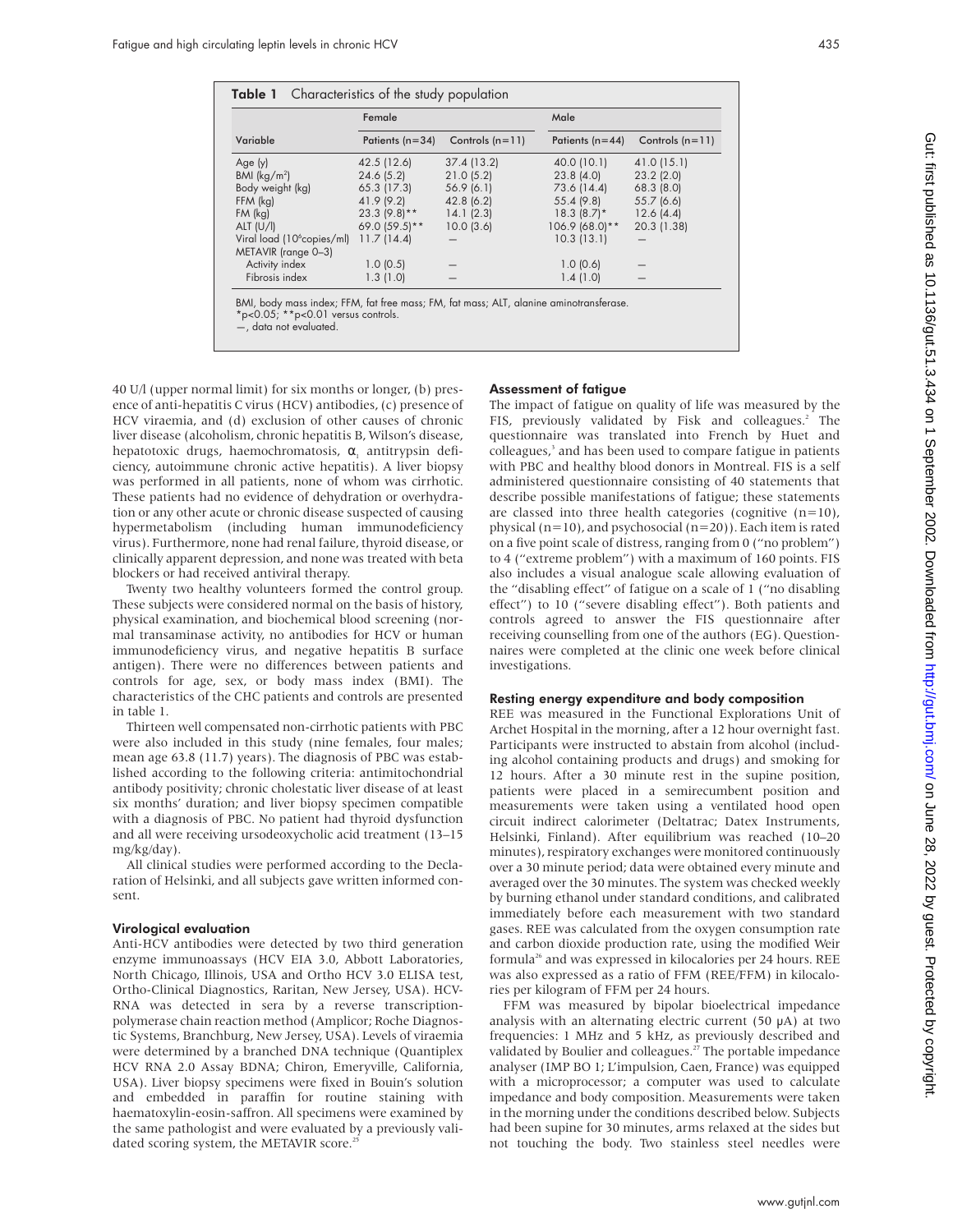

Figure 1 Fatigue in chronic hepatitis C (CHC). TS, total score; CS, cognitive score; PS, physical score; PsS, psychosocial score. (A) Comparison between female patients and controls. (B) Comparison between male patients and controls. \*p<0.05, \*\*p<0.01.

inserted subcutaneously: one on the anterointernal side of the foot, the other in the first intermetacarpal space of the dorsal aspect of the contralateral hand. FFM and fat mass (FM) were expressed in kilograms.

#### Leptin and TNF-α assays

Serum samples were stored at −80°C until assayed; all assays were performed in duplicate. Serum leptin levels were measured using a specific radioimmunoassay for human leptin (Linco Research, St Charles, Missouri, USA) with a limit of detection of 0.5 ng/ml. Serum TNF- $\alpha$  concentrations were determined by a highly sensitive quantitative immunoassay (R&D Systems, Minneapolis, Minnesota, USA) which is linear to 32 pg/ml and has a sensitivity of 0.18 pg/ml. For both leptin and TNF- $\alpha$ , intra- and interassay coefficients of variation were less than 8%.

# Statistical analysis

Quantitative data are expressed as mean (SD) and were compared using the Mann-Whitney U test and Kruskal-Wallis test. The  $\chi^2$  test was used to compare qualitative data. Relationships between fatigue score, and the visual analogue scale, age, leptin, TNF-α, viral load, transaminase activity, and METAVIR score were evaluated by linear regression analysis. A p value <0.05 was considered significant.

# RESULTS

#### Characteristics of the study population

Due to the sex dependency of fatigue, REE, body composition, and serum leptin levels, patients with CHC and controls were divided into two groups (males and females).

# Evaluation of fatigue

Thirty eight of the 78 patients with CHC (47.8%) considered fatigue the worst or initial symptom of their disease. The total fatigue score of patients with CHC was significantly higher



**Figure 2** Absolute leptin levels (A) and leptin levels corrected for fat mass (FM) (B) in female and male patients with chronic hepatitis C (CHC) and controls.

than in controls (53.2 (40.1) *v* 17.7 (16.9); p<0.0001). A significant difference was also noted for each subscale compared with controls (fig 1). Fatigue in patients with CHC was significantly more pronounced in females than in males (68.2 (41.2) *v* 41.6 (35.6); p=0.003), and this difference remained significant for each subscale (fig 1). A significant correlation was observed between the total fatigue score and the visual analogue scale used to rate the disabling effect of fatigue  $(r=0.83, p<0.0001)$ . The severity of fatigue in patients with CHC was similar to that in PBC (49.4 (32.3)).

## Energy expenditure

REE/FFM was significantly increased in patients with CHC compared with controls (32.4 (5.1) *v* 28.0 (3.3) kcal/kg FFM/24 hours; p<0.0001). Females were more hypermetabolic than males (34.0 (5.4) *v* 31.2 (4.6) kcal/kg FFM/24 hours; p=0.02). REE/FFM was similar in patients with PBC (29.9 (4.5)) and CHC.

# Leptin levels

Mean fasting serum leptin level was significantly higher in patients with CHC than in controls (15.4 (20.7) *v* 6.4 (4.1) ng/ml; p<0.05). Figure 2 shows serum leptin levels expressed as both absolute values and after adjustment per kilogram of FM. Absolute leptin levels were significantly higher in females than in males both in patients and controls  $(p<0.0001$  and p<0.001, respectively). When corrected for FM, leptin levels were significantly higher in patients with CHC ( $p < 0.0001$ ) but not in controls (p=0.09). Compared with controls, absolute leptin values were significantly increased in females (27.4 (25.0) *v* 8.7 (3.6) ng/ml; p=0.01) but not in males (6.9 (9.5) *v* 4.1 (3.2) ng/ml; NS). When expressed per kilogram of FM, leptin levels were increased in females (1.1 (0.8) *v* 0.6 (0.2) ng/ml/kg) but the difference was not statistically significant (p=0.06). No difference was observed in males (0.3 (0.2) *v* 0.3 (0.3) ng/ml/kg). Leptin adjusted for FM was significantly higher in PBC patients compared with CHC patients (1.3 (1.2) *v* 0.7 (0.7) ng/ml/kg; p=0.02).

# TNF levels

Serum TNF-α was similar in patients with CHC and controls (1.7 (1.6) *v* 1.6 (1.7) pg/ml; NS). In females, but not in males, serum TNF-α levels were significantly higher in patients with CHC compared with controls (1.7 (0.7) *v* 1.0 (0.7) pg/ml in females (p=0.03); 1.7 (0.6) *v* 2.0 (1.2) pg/ml in males (NS)) (fig 3). Serum TNF- $\alpha$  was significantly higher in PBC patients (3.4 (1.7) pg/ml) compared with both patients with CHC and controls  $(p<0.01)$ .

# Correlation analysis

Leptin levels were correlated with FM in both female and male patients with CHC (*r*=0.64, p<0.0001; *r*=0.73, p<0.0001,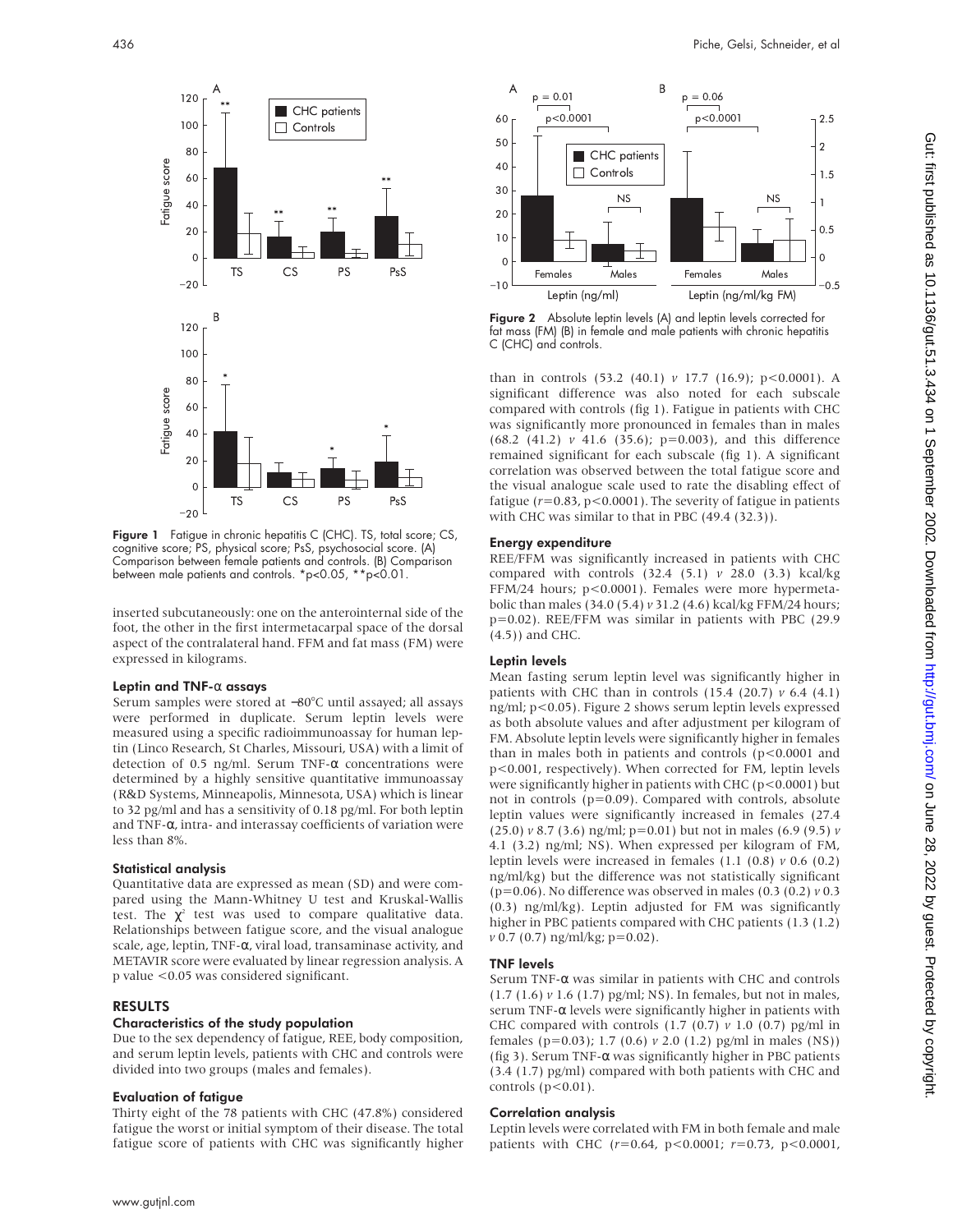

Figure 3 Comparison of serum tumour necrosis factor  $\alpha$  (TNF- $\alpha$ ) levels in male and female patients with chronic hepatitis C (CHC) and controls. \*p=0.03.

respectively). In patients with CHC, the total fatigue score was significantly correlated with leptin levels both when expressed as absolute values  $(r=0.30, p=0.006)$  and after correction for FM (*r*=0.30, p=0.01). The correlation was more pronounced for the physical domain of fatigue  $(r=0.40, p=0.0003$  with leptin;  $r=0.39$ ,  $p=0.0009$  with leptin corrected for FM) (fig 4). Fatigue (and each subscale) was not correlated with age, weight, BMI, REE/FFM, or FM, or with standard liver function tests (bilirubin, ALT, aspartate aminotransferase, prothrombin index), viral load, or METAVIR score.

In PBC patients, a significant positive correlation (*r*=0.56, p=0.04) was found between the total score of fatigue and leptin corrected for FM (fig 5).



Figure 5 Correlation between leptin levels corrected for fat mass and the total score of fatigue in primary biliary cirrhosis patients.

### **DISCUSSION**

Fatigue is a common and disabling symptom of  $CHC<sup>128</sup>$  that impairs the quality of life of infected patients.<sup>29</sup> However, its pathogenesis has been poorly investigated. Our findings confirm that fatigue is a major complaint in patients with CHC and has a negative impact on their quality of life. We also suggest that leptin may be implicated in the pathogenesis of fatigue in CHC and that this mechanism may be sex dependent.

Quantification of fatigue is difficult. In the present study, this subjective symptom was assessed using a validated 40 item self administered questionnaire (FIS).<sup>2</sup> This questionnaire was translated into French, and has been validated in a cohort of patients with PBC.<sup>3</sup> This method allows evaluation of the perceived impact of fatigue on patients' lives, the factors that affect patients' perceptions of fatigue, and the affect of fatigue on the mental and general health of patients. Determination of the effect of fatigue on activities is a more sensitive



Figure 4 Relationship between leptin and fatique in chronic hepatitis C patients. Correlation between absolute leptin levels and total score of fatigue (A) and its physical domain (B). Correlation between leptin levels corrected for fat mass and the total score of fatigue (C) and its physical domain (D).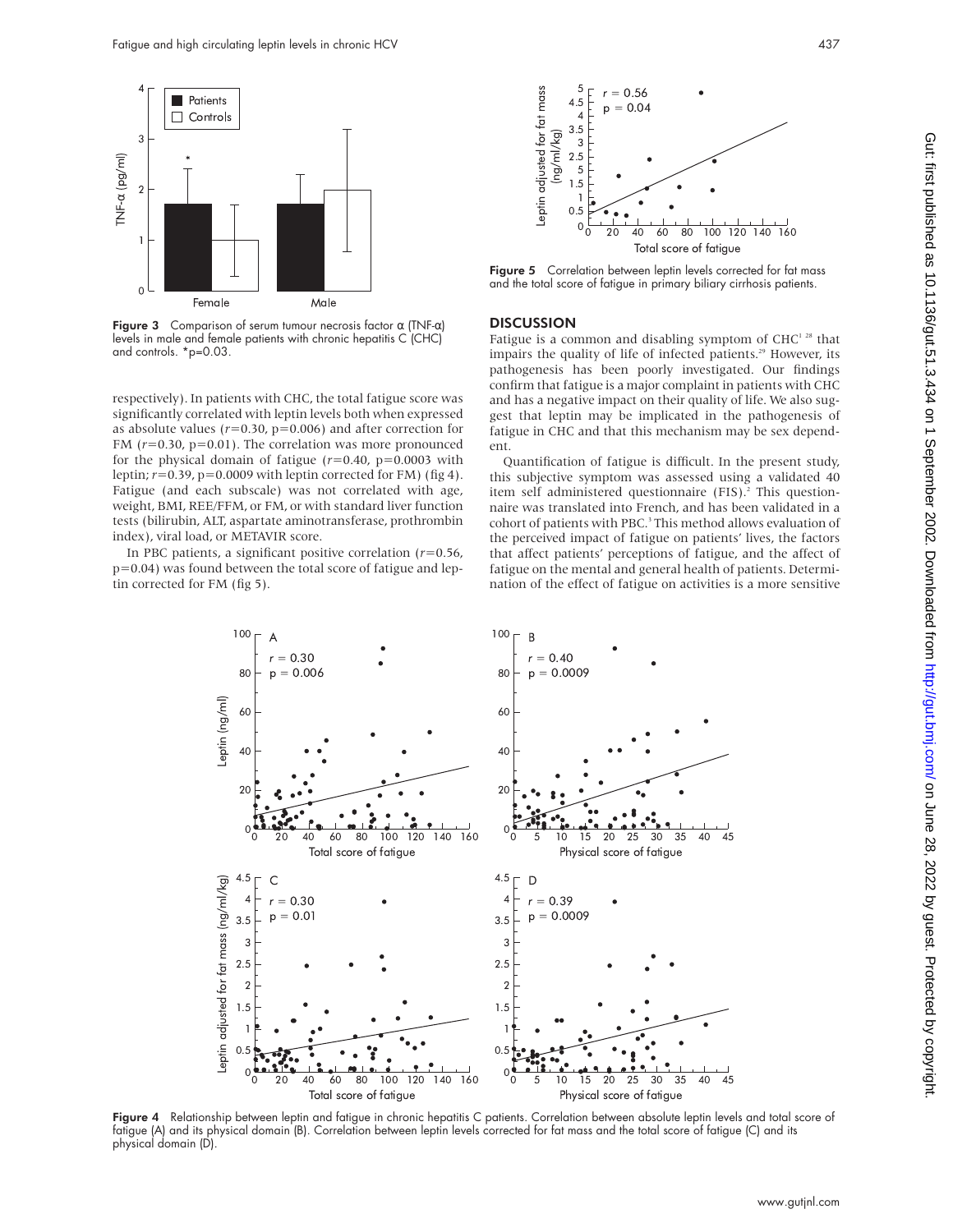method than simply asking patients to rate fatigue. Our findings are in accordance with those recently reported by Hassoun and colleagues<sup>30</sup> who used the same French translation of the questionnaire in CHC patients. As expected, the degree of fatigue was markedly increased in CHC patients compared with healthy controls; this difference was noted in all three domains exploring quality of life (cognitive, physical, and psychosocial). In our study, the severity of fatigue, as evaluated by the FIS questionnaire (53.2 (40.1)), was comparable with that observed in patients with  $PBC<sup>3</sup>$  but less than that reported in patients with multiple sclerosis (62.8 (36.3)) or the chronic fatigue syndrome  $(94.2 \ (28.1))$ .<sup>2</sup> In contrast with the findings of Hassoun and colleagues,<sup>30</sup> we found fatigue to be more severe in female than male patients with CHC.

In common with previous authors, $4 \times 30-32$  we failed to find any relationship between fatigue and the degree of underlying hepatitis, including transaminase activity, prothrombin index, and bilirubin. Moreover, neither the level of viral load nor the degree of liver inflammation or fibrosis were correlated with the severity of symptoms.

It is well established that fatigued patients have psychometric scores suggestive of both depression and/or somatic anxiety.33 Although this point was not specifically evaluated in our study, none of our patients with CHC had clinically apparent severe depression. Consistent with our previous findings,<sup>6</sup> REE/FFM was increased in patients with CHC, and this hypermetabolism was more pronounced in female patients. However, we did not find any relationship between REE/FFM and fatigue (or each subscale), which indicates that hypermetabolism per se probably has little or no influence on the severity of fatigue in such patients.

Attention has recently been focused on the role of leptin in chronic liver diseases. In cirrhosis, leptin levels have been found to be increased in some cases<sup>11-14</sup> but decreased in others.15 In patients with chronic viral hepatitis (without cirrhosis), absolute leptin levels and leptin corrected for FM have been found to be lower than in normal controls.<sup>16</sup> In our CHC patients, absolute leptin levels were significantly increased in females compared with controls, and this increase tended to persist when leptin was corrected for FM  $(p=0.06)$ . Possible reasons for the discrepancy with the findings of Testa *et al* are that their study population was heterogeneous (chronic hepatitis C and B) and the number of subjects in each group was relatively small. In agreement with previously reported data,<sup>11</sup> we found leptin levels to be sex dependent. The higher serum leptin levels observed in female patients cannot be attributed solely to the higher FM in the female groups because leptin levels tended to be higher (p=0.06) in women even after correction for FM. A large sample size is probably necessary to further investigate this dichotomy. However, our data suggest that this sex dependency may be explained by activation of the TNF- $\alpha$  system, which has been recognised as one of the major secretogogues for leptin.17 Indeed, a significant increase in serum TNF-α levels was observed in our young female patients with CHC. We can also speculate on the possible sensitising effect of oestrogen on release of TNF-α. <sup>34</sup> However, the absence of any correlation between TNF- $\alpha$  and leptin levels (data not shown) indicates that other secretogogues such as insulin, corticosteroids, or nitric oxide may interact with release of TNF- $\alpha$ .<sup>11</sup> Furthermore, we did not measure the bound leptin isoform which has been related to the TNF- $\alpha$  system in symptomatic human immunodeficiency virus infection.<sup>35</sup>

Concerning the relationship between fatigue and circulating leptin, we found a slight positive correlation between fatigue (especially the physical domain) and circulating leptin levels, even after adjustment for FM. Both fatigue and leptin levels were higher in female patients with CHC. No correlation was found between fatigue and FM. We therefore suggest that leptin may at least partially contribute to fatigue in CHC

patients. The higher FM in our CHC patients remains unclear. We can cautiously speculate on the possible role of a reduction in their physical activity due to chronic fatigue. However, this important observation of higher FM in CHC patients does not influence our findings and needs to be confirmed. An important question is whether the observed elevation in leptin in patients with CHC mediates this behavioural effect. The observation of the same correlation in PBC patients suggests that the elevation in leptin is not related solely to HCV infection itself. Obviously, the underlying mechanisms of fatigue are multifactorial. It is generally recognised that fatigue occurs through changes in the central nervous system, including altered function of the hypothalamic-pituitary-adrenal axis and/or neurotransmission.<sup>5</sup> It has also been suggested that altered serotoninergic pathways might contribute to fatigue.<sup>36</sup> Leptin is known to exert its biological effect through the OB receptor that is present in several regions of the body, including the hypothalamus.<sup>37</sup> It has also been demonstrated that human leptin levels are inversely related to pituitaryadrenal function<sup>38</sup> and that leptin induced sympathetic tone exists in humans.<sup>39</sup> Interestingly, leptin has been associated with behavioural changes in various conditions, such as sleep apnoea in humans,<sup>40</sup> and has been shown to modify the functional capacity of the skeletal muscle mass in mice.<sup>41</sup> Concerning the relationship between leptin and serotonin neurotransmission, both intracerebral and intraperitoneal leptin injections induce a significant increase in diencephalic 5-hydroxytryptamine content in mice.<sup>42</sup> Taken together, these findings raise the possibility of a leptin dependent mechanism for fatigue. Whether circulating leptin acts in other liver diseases through a central and/or peripheral pathway requires further investigation.

In conclusion, we have demonstrated that fatigue, objectively assessed by the FIS questionnaire, is present in patients with CHC and that females are more susceptible to fatigue than males. The FIS questionnaire can thus be considered clinically relevant and may prove useful for future therapeutic trials. Study findings also suggest that leptin may play a role in the mediation of fatigue in CHC patients.

# ACKNOWLEDGEMENTS

The authors gratefully thank Professor Pierre-Michel Huet for providing the French version of the fatigue impact scale questionnaire and Mrs Nancy Rameau for reviewing the manuscript.

## .....................

# Authors' affiliations

T Piche, E Gelsi, S M Schneider, X Hébuterne, P Hastier, M L Montoya, F Longo, P Rampal, A Tran, Department of Hepatogastroenterology and Nutrition, CHU de NICE, France J Giudicelli, B Ferrua, Department of Biochemistry, CHU de NICE, France

- C Laffont, Department of Virology, CHU de NICE, France S Benzaken, Department of Immunology, CHU de NICE, France
- 

# REFERENCES

- 1 Gumber SC, Chopra S. Hepatitis C: a multifaceted disease. Review of
- extrahepatic manifestations. A*nn Intern Med* 1995;**123**:615–20.<br>2 **Fisk JD**, Pontrefact A, Ritvo PF, *et al. M*easuring the functional impact of fatigue: initial validation of the fatigue impact scale. Can J Neurol Sci 1994;21:9–14.
- 3 Huet PM, Deslauriers J, Tran A, et al. Impact of fatigue on the quality of life of patients with primary biliary cirrhosis. *Am J Gastroenterol*<br>2000;**95**:760–7.
- 4 Goh J, Coughlan B, Quinn J, et al. Fatigue does not correlate with the degree of hepatitis or the presence of autoimmune disorders in chronic hepatitis C infection. Eur J Gastroenterol Hepatol 1999;11:833–8.
- 5 Swain MG, Maric M. Defective corticotropin-releasing hormone mediated neuroendocrine and behavioral responses in cholestatic rats: implications for cholestatic liver disease-related sickness behaviors. Hepatology 1995;22:1560–4.
- 6 Piche T, Schneider SM, Tran A, *et al.* Resting energy expenditure in chronic hepatitis C. *J Hepatol* 2000;33:623–7.
- 7 Caro JF, Sinha MK, Kolaczynki JW, et al. Leptin: the tale of an obesity gene. Diabetes 1996;45:1455–62.